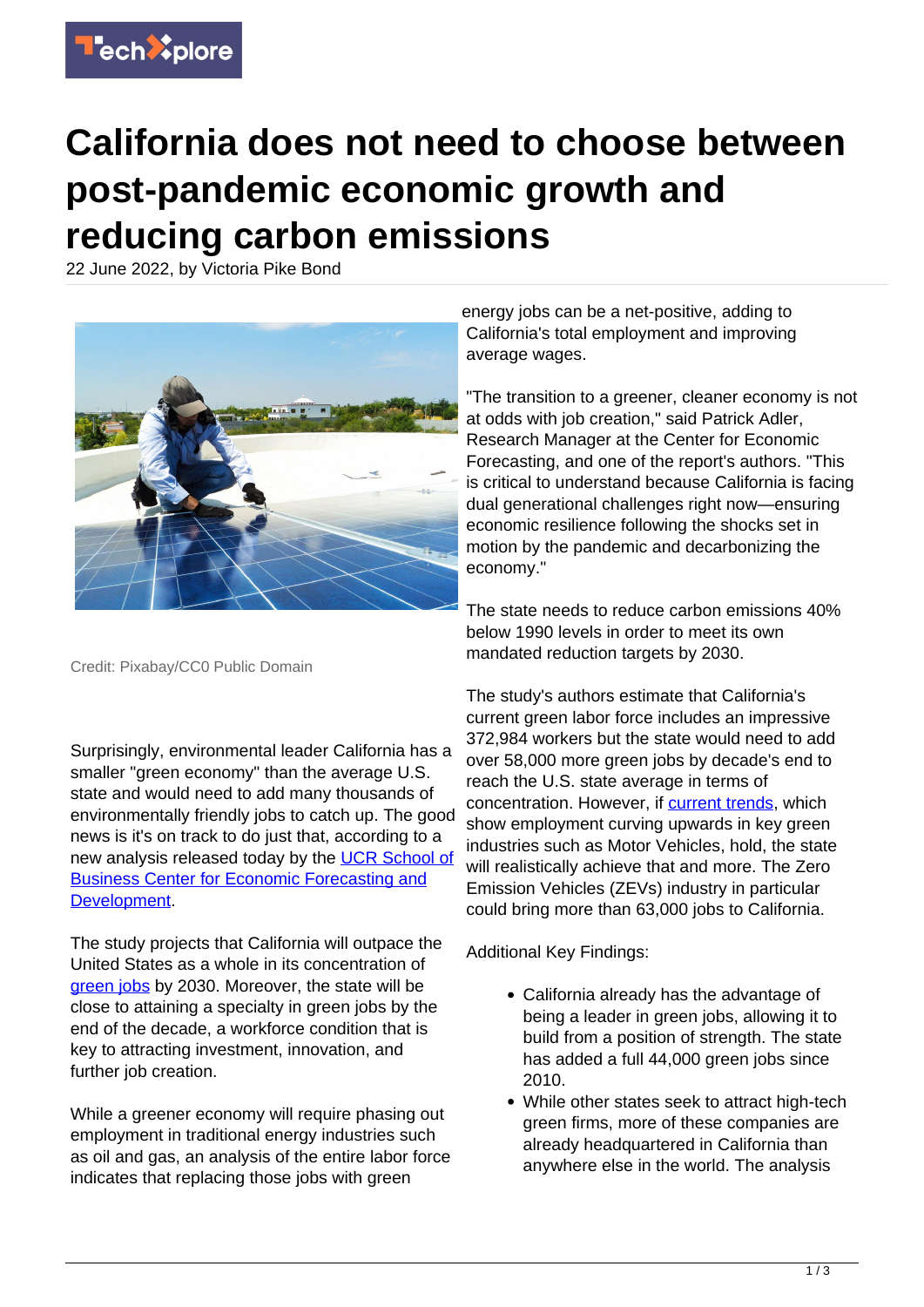

recommends that the state focus on growing Progress and Pathways Toward Green Jobs

the labor force of innovative firms already based here, but with an important caveat: average employment at these firms is low because they tend to focus on research more than prototyping and small-run manufacturing. California leaders should work to scale-up those operations.

- Due to technological and efficiency advances, solar and wind generation will increasingly downshift into a less reliable source of green employment even as these industries expand. To grow its Green Economy, California needs to create green jobs outside of energy. Sectors showing strong future job growth include Transmission, Distribution, and Storage; Fuels; Energy Efficient Manufacturing; and Motor Vehicles.
- The state has a burgeoning ZEV cluster in Southern California that could potentially employ hundreds of thousands of bluecollar workers.
- The state's "Circular Economy," a sector that attempts to shrink reliance on [global](https://techxplore.com/tags/global+supply+chains/) [supply chains](https://techxplore.com/tags/global+supply+chains/) through waste diversion, could add tens of thousands of jobs over the decade.
- The analysis introduces the idea that California will have to forge its own unique green jobs strategy given the state's unusually high cost of living. For one, operations that are viable elsewhere, may not be here, and secondly, many traditional engines of the Green Economy, such as [solar energy,](https://techxplore.com/tags/solar+energy/) have already reached a level of maturity in California, significantly diminishing returns. But according to Adler and his co-authors, this presents an opportunity to expand the scope of the state's green labor force into new areas.

"The green jobs agenda has captured the imagination of many California policymakers because, in theory, it allows workers to benefit from a green energy transition," said Adler. "This analysis suggests that mission is anything but naive."

The report, "Greening the Golden Workforce:

Leadership," is available [here](https://ucreconomicforecast.org/wp-content/uploads/2022/06/UCR_WP_Greening_Workforce_6_21_2022.pdf).

Provided by University of California - Riverside